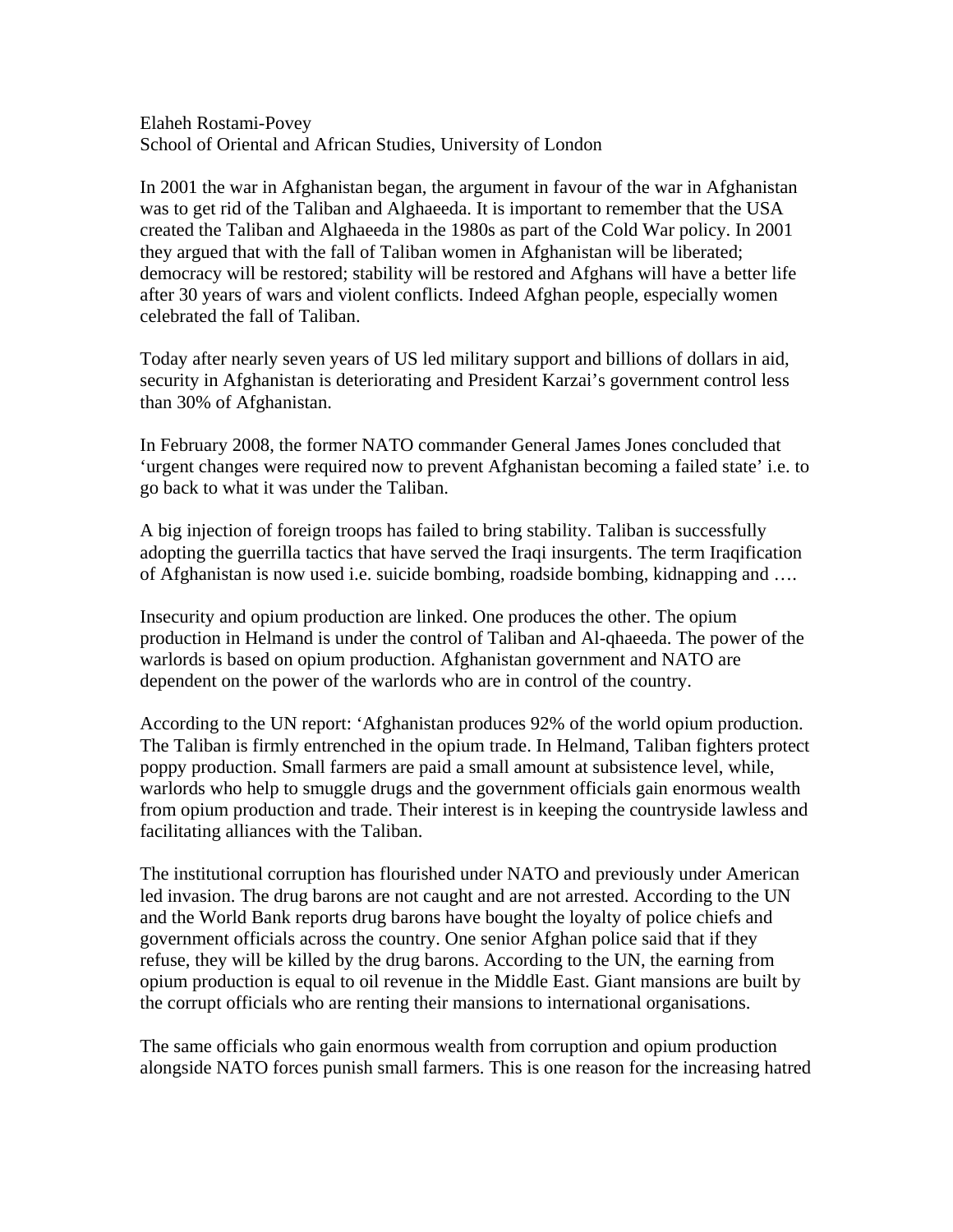of foreign invaders and their local allies – and their support for the Taliban and Alqhaeeda.

The Senslis Council, a counter-narcotics think thank, argues for the licensing of the poppy crop and the legal manufacture of morphine in Afghanistan under supervision of UN. This is because the UN could use the opium to meet a world shortage of morphine this way. Also the Afghan economy will benefit as it will receive a fair share and legal revenue from its opium. But no-one is interested in this project.

Security has worsened. Every single civilian that they kill, the whole village becomes sympathetic to Taliban and Alqhaeeda. A man in Jalalabad told me 'Taliban killed 2 members of my family, foreign invaders killed 16 members of my family. You work it out whose side I am'.

According to Oxfam report recently, ordinary people think that national and international security forces are responsible for insecurity and they are an important part of the problem in Afghanistan.

According to the UN report Afghanistan is the  $5<sup>th</sup>$  poorest country in the world. 40% of people in urban areas and 70% of people in rural areas do not have access to clean water. Life expectancy is 44. Only 30% of people in urban areas are literate and in rural areas the literacy rate is 1%.

According to the UNHCR and Oxfam, 4 million people are dependent on aid, the growing violent conflicts obstruct the aid and every year hundreds of thousands are dying of starvation. Families are selling their children to feed their other children. If they do not, their children will die of hunger.

According to Joseph Stiglitz, the Harvard University economist, only contractors working as security guards are benefiting from the war in Afghanistan and Iraq. Each contractor gets \$400,000 a year. A soldier receives \$40,000 a year.

The reality is that they are neither interested in reconstruction of Afghanistan or Iraq nor in bringing democracy and women's liberation. The idea of democracy and women's liberation from outside and above is at best a colonial mentality and at worst a racist ideology which is deeply rooted in the minds of many even good people in the West. This is because the media in the West lies about the reality of Afghanistan, Iraq and the rest of the developing countries. What Afghanistan needs is economic development and real reconstruction. But the NATO forces are not interested in development and reconstruction in Afghanistan or in Iraq. The whole idea of security first and then development is an excuse not to do development and reconstruction.

This is because in the 1980s and 1990s the neo-liberal economic policy failed everywhere. At the same time China and India are rising as the world economic power. After the 9/11, the neo-conservatives thought that they can have control over the oil and other resources in the Middle East and Central Asia to stand up to China and India and